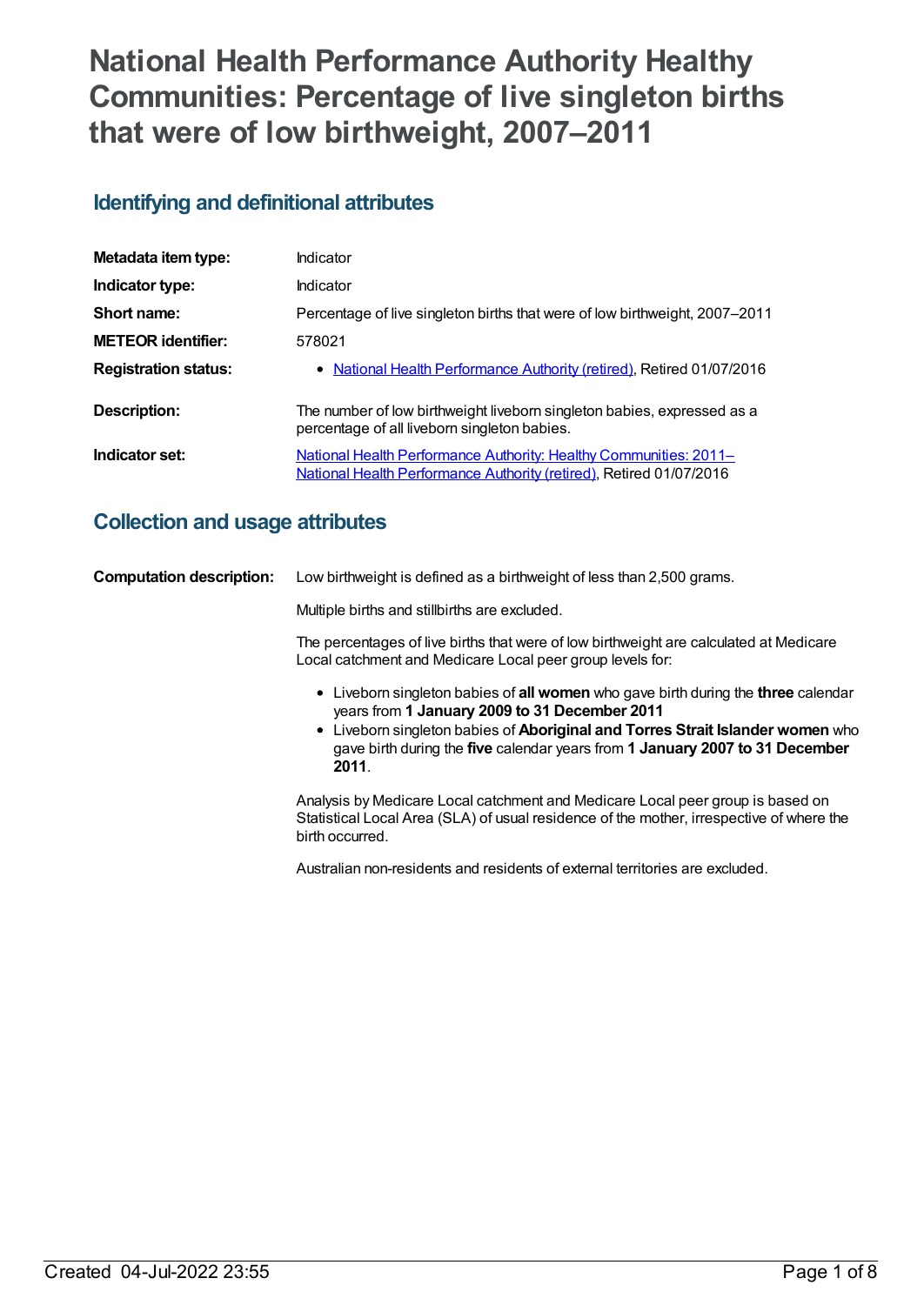**Computation:** (Numerator ÷ Denominator) x 100

### **Reliability of percentages**

NPDC data are based on administrative data and therefore are not subject to sampling error. However, when the counts on which percentages have been calculated are small, the percentages may be subject to natural random variation. To quantify the random variation associated with NPDC data, variability bands were calculated using the standard method for calculating 95% confidence intervals for percentages:

$$
CI(P)_{55\%} = P \pm 100 \times 1.96 \times \sqrt{\frac{P}{\frac{100}{100}(1 - \frac{P}{100})}}
$$

where  $P =$  the percentage of liveborn singleton babies that were of low birthweight; and

n = the number of liveborn singleton babies.

#### **Suppression of estimates**

The variability bands were used to calculate the Relative Standard Error (RSE) for each estimate and this information was used as one of the criteria for suppression of estimates.

Results were suppressed for confidentiality where the numerator was less than 5 and for reliability where the denominator was less than 100. Additional suppression rules based on the limits for RSE were developed and applied to ensure robust reporting of these data at small areas. For a dichotomous proportion, RSE has been defined as the ratio of the standard error and the minimum of the estimate and its complement (100% estimate). Data were suppressed where the RSE was 33% or greater or the variability band width was 33% or greater.

**Numerator:** For 2009–2011, the number of low birthweight liveborn singleton babies of all women who gave birth.

> For 2007–2011, the number of low birthweight liveborn singleton babies of Aboriginal and Torres Strait Islander women who gave birth.

# **Data Element / Data Set-**

**NMDS / DSS**

Perinatal NMDS [2010-2011](https://meteor.aihw.gov.au/content/363256)

## **Data Element / Data Set**

**NMDS / DSS**

[Perinatal](https://meteor.aihw.gov.au/content/426735) NMDS 2011-12

#### **Guide for use**

Data source type: Administrative by-product data

Include babies with birth plurality  $= 1$ , i.e. singleton

## **Data Element / Data Set**

## **NMDS / DSS**

[Perinatal](https://meteor.aihw.gov.au/content/426735) NMDS 2011-12

**Guide for use**

**NMDS / DSS**

Data source type: Administrative by-product data

Include babies with birth status  $= 1$ , i.e. live birth

# **Data Element / Data Set**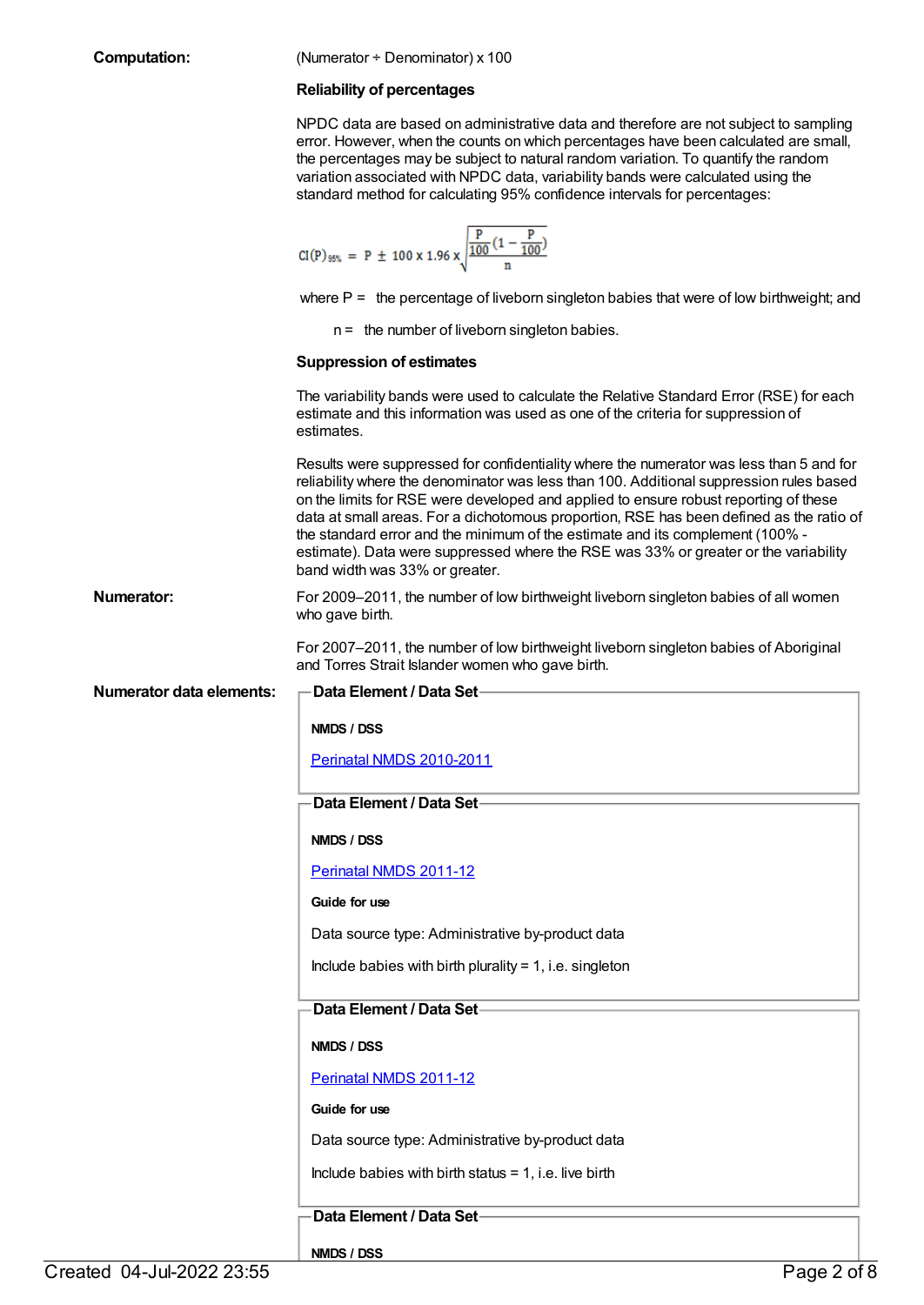## [Perinatal](https://meteor.aihw.gov.au/content/426735) NMDS 2011-12

### **Guide for use**

Data source type: Administrative by-product data

Include babies with birthweight < 2,500 grams

# **Data Element / Data Set**

[Birth—birth](https://meteor.aihw.gov.au/content/269938) weight, total grams NNNN

**Data Source**

AIHW National Perinatal Data [Collection](https://meteor.aihw.gov.au/content/392479) (NPDC)

**NMDS / DSS**

Perinatal NMDS [2008-2010](https://meteor.aihw.gov.au/content/362313)

**Data Element / Data Set**

[Birth—birth](https://meteor.aihw.gov.au/content/269949) status, code N

**Data Source**

AIHW National Perinatal Data [Collection](https://meteor.aihw.gov.au/content/392479) (NPDC)

**NMDS / DSS**

Perinatal NMDS [2008-2010](https://meteor.aihw.gov.au/content/362313)

# **Data Element / Data Set**

Birth [event—birth](https://meteor.aihw.gov.au/content/269994) plurality, code N

**Data Source**

AIHW National Perinatal Data [Collection](https://meteor.aihw.gov.au/content/392479) (NPDC)

**NMDS / DSS**

Perinatal NMDS [2008-2010](https://meteor.aihw.gov.au/content/362313)

**Denominator:** For 2009–2011, the number of liveborn singleton babies of all women who gave birth.

For 2007–2011, the number of liveborn singleton babies of Aboriginal and Torres Strait Islander women who gave birth.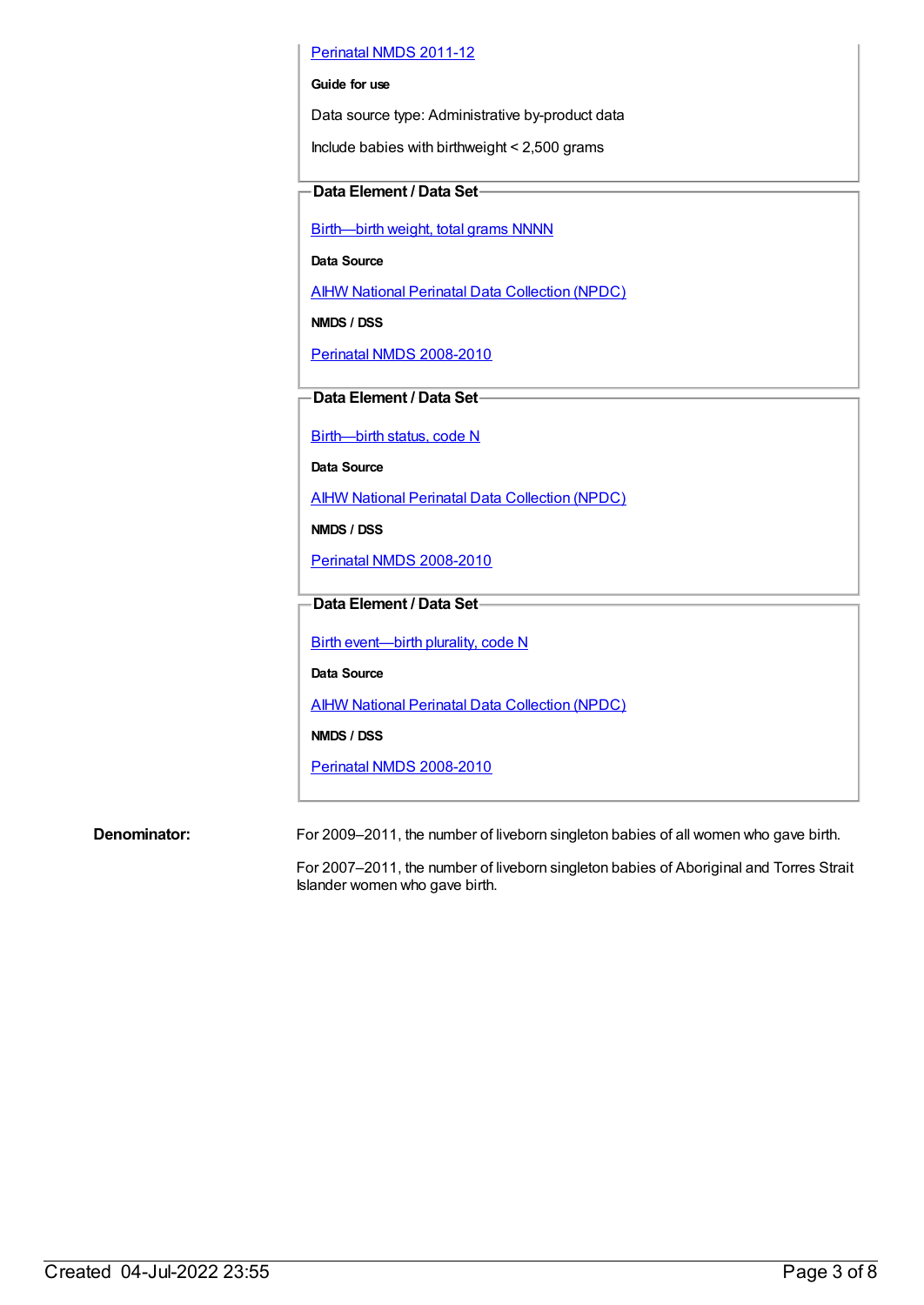#### **Data Element / Data Set**

**NMDS / DSS**

Perinatal NMDS [2010-2011](https://meteor.aihw.gov.au/content/363256)

## **Data Element / Data Set**

**NMDS / DSS**

# [Perinatal](https://meteor.aihw.gov.au/content/426735) NMDS 2011-12

**Guide for use**

Data source type: Administrative by-product data

Include babies with birth plurality =  $1$ , i.e. singleton

# **Data Element / Data Set**

**NMDS / DSS**

[Perinatal](https://meteor.aihw.gov.au/content/426735) NMDS 2011-12

**Guide for use**

Data source type: Administrative by-product data

Include babies with birth status  $= 1$ , i.e. live birth

# **Data Element / Data Set**

[Birth—birth](https://meteor.aihw.gov.au/content/269949) status, code N

**Data Source**

AIHW National Perinatal Data [Collection](https://meteor.aihw.gov.au/content/392479) (NPDC)

**NMDS / DSS**

Perinatal NMDS [2008-2010](https://meteor.aihw.gov.au/content/362313)

# **Data Element / Data Set**

Birth [event—birth](https://meteor.aihw.gov.au/content/269994) plurality, code N

**Data Source**

**AIHW National Perinatal Data [Collection](https://meteor.aihw.gov.au/content/392479) (NPDC)** 

**NMDS / DSS**

Perinatal NMDS [2008-2010](https://meteor.aihw.gov.au/content/362313)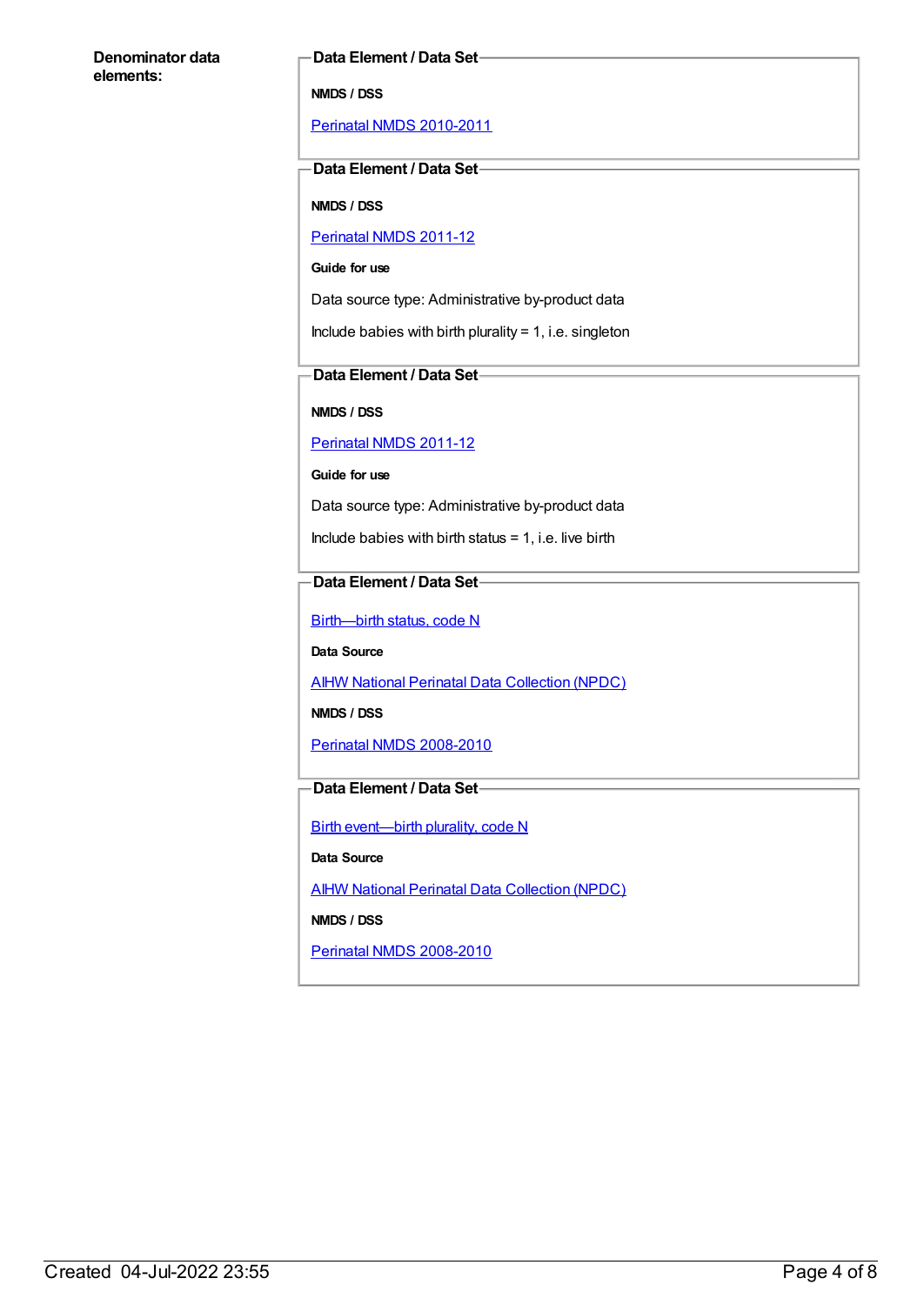| Disaggregation:            | The percentages of live births that were of low birthweight are calculated at Medicare<br>Local catchment and Medicare Local peer group levels for:                                                                                                                                                                                                                                                                                                                                                                                                                                                                                                                                                                                                                                                                                                                                                                                                                                                                                                                                                                                                        |
|----------------------------|------------------------------------------------------------------------------------------------------------------------------------------------------------------------------------------------------------------------------------------------------------------------------------------------------------------------------------------------------------------------------------------------------------------------------------------------------------------------------------------------------------------------------------------------------------------------------------------------------------------------------------------------------------------------------------------------------------------------------------------------------------------------------------------------------------------------------------------------------------------------------------------------------------------------------------------------------------------------------------------------------------------------------------------------------------------------------------------------------------------------------------------------------------|
|                            | • Liveborn singleton babies of all women who gave birth during the three calendar<br>years from 1 January 2009 to 31 December 2011<br>• Liveborn singleton babies of Aboriginal and Torres Strait Islander women who<br>gave birth during the five calendar years from 1 January 2007 to 31 December                                                                                                                                                                                                                                                                                                                                                                                                                                                                                                                                                                                                                                                                                                                                                                                                                                                       |
|                            | 2011.                                                                                                                                                                                                                                                                                                                                                                                                                                                                                                                                                                                                                                                                                                                                                                                                                                                                                                                                                                                                                                                                                                                                                      |
|                            | For 2007-2011, Indigenous status of mother is derived from Person-Indigenous status,<br>code N.                                                                                                                                                                                                                                                                                                                                                                                                                                                                                                                                                                                                                                                                                                                                                                                                                                                                                                                                                                                                                                                            |
|                            | Medicare Locals plan and fund health services in communities across Australia. They<br>help to ensure patients can access the care they need, particularly when a variety of<br>health workers are involved in providing treatments. A Medicare Local catchment refers<br>to the geographic area of a Medical Local (see Administrative health region-Medicare<br>Local identifier, code AANNN)                                                                                                                                                                                                                                                                                                                                                                                                                                                                                                                                                                                                                                                                                                                                                            |
|                            | Medicare Local peer groups are the grouping of the 61 Medicare Locals into seven peer<br>groups, which allows Medicare Locals to be compared to other Medicare Locals with<br>similar characteristics, and to the average for their peer group (see Administrative health<br>region—Medicare Local peer group, code N). This grouping was undertaken by the<br>National Health Performance Authority using statistical cluster analysis of 2006 Census<br>based socioeconomic status for each Medicare Local and, 2006 Census based<br>Remoteness Area categories (ABS cat. no. 2039.0). Additional information on the<br>average distance to the closest large city and major hospital (A1 public hospital peer<br>group classification, 2010-11) contributed to the assignment of Medicare Locals to peer<br>groups. Groupings were tested for face validity with a stakeholder group. The National<br>Health Performance Authority has created 7 peer groups: Metro 1 to 3, Regional 1 and 2<br>and Rural 1 and 2. See Healthy Communities: Australians' experiences with primary<br>health care in 2010-11, Technical Supplement for more information. |
| <b>Disaggregation data</b> | Data Element / Data Set-                                                                                                                                                                                                                                                                                                                                                                                                                                                                                                                                                                                                                                                                                                                                                                                                                                                                                                                                                                                                                                                                                                                                   |
| elements:                  | Person-Indigenous status, code N                                                                                                                                                                                                                                                                                                                                                                                                                                                                                                                                                                                                                                                                                                                                                                                                                                                                                                                                                                                                                                                                                                                           |
|                            | Data Source                                                                                                                                                                                                                                                                                                                                                                                                                                                                                                                                                                                                                                                                                                                                                                                                                                                                                                                                                                                                                                                                                                                                                |
|                            | <b>AIHW National Perinatal Data Collection (NPDC)</b>                                                                                                                                                                                                                                                                                                                                                                                                                                                                                                                                                                                                                                                                                                                                                                                                                                                                                                                                                                                                                                                                                                      |
|                            | NMDS / DSS                                                                                                                                                                                                                                                                                                                                                                                                                                                                                                                                                                                                                                                                                                                                                                                                                                                                                                                                                                                                                                                                                                                                                 |
|                            | Perinatal NMDS 2008-2010                                                                                                                                                                                                                                                                                                                                                                                                                                                                                                                                                                                                                                                                                                                                                                                                                                                                                                                                                                                                                                                                                                                                   |
|                            |                                                                                                                                                                                                                                                                                                                                                                                                                                                                                                                                                                                                                                                                                                                                                                                                                                                                                                                                                                                                                                                                                                                                                            |
|                            | Data Element / Data Set-                                                                                                                                                                                                                                                                                                                                                                                                                                                                                                                                                                                                                                                                                                                                                                                                                                                                                                                                                                                                                                                                                                                                   |
|                            | Person-Indigenous status, code N                                                                                                                                                                                                                                                                                                                                                                                                                                                                                                                                                                                                                                                                                                                                                                                                                                                                                                                                                                                                                                                                                                                           |
|                            | Data Source                                                                                                                                                                                                                                                                                                                                                                                                                                                                                                                                                                                                                                                                                                                                                                                                                                                                                                                                                                                                                                                                                                                                                |
|                            | <b>AIHW National Perinatal Data Collection (NPDC)</b>                                                                                                                                                                                                                                                                                                                                                                                                                                                                                                                                                                                                                                                                                                                                                                                                                                                                                                                                                                                                                                                                                                      |
|                            | NMDS / DSS                                                                                                                                                                                                                                                                                                                                                                                                                                                                                                                                                                                                                                                                                                                                                                                                                                                                                                                                                                                                                                                                                                                                                 |
|                            | Perinatal NMDS 2010-2011                                                                                                                                                                                                                                                                                                                                                                                                                                                                                                                                                                                                                                                                                                                                                                                                                                                                                                                                                                                                                                                                                                                                   |
|                            | Data Element / Data Set-                                                                                                                                                                                                                                                                                                                                                                                                                                                                                                                                                                                                                                                                                                                                                                                                                                                                                                                                                                                                                                                                                                                                   |
|                            | Person-Indigenous status, code N                                                                                                                                                                                                                                                                                                                                                                                                                                                                                                                                                                                                                                                                                                                                                                                                                                                                                                                                                                                                                                                                                                                           |
|                            | Data Source                                                                                                                                                                                                                                                                                                                                                                                                                                                                                                                                                                                                                                                                                                                                                                                                                                                                                                                                                                                                                                                                                                                                                |
|                            |                                                                                                                                                                                                                                                                                                                                                                                                                                                                                                                                                                                                                                                                                                                                                                                                                                                                                                                                                                                                                                                                                                                                                            |
|                            | <b>AIHW National Perinatal Data Collection (NPDC)</b><br>NMDS / DSS                                                                                                                                                                                                                                                                                                                                                                                                                                                                                                                                                                                                                                                                                                                                                                                                                                                                                                                                                                                                                                                                                        |
|                            |                                                                                                                                                                                                                                                                                                                                                                                                                                                                                                                                                                                                                                                                                                                                                                                                                                                                                                                                                                                                                                                                                                                                                            |
|                            | Perinatal NMDS 2011-12                                                                                                                                                                                                                                                                                                                                                                                                                                                                                                                                                                                                                                                                                                                                                                                                                                                                                                                                                                                                                                                                                                                                     |
|                            | Guide for use<br>Data source type: Administrative by-product data                                                                                                                                                                                                                                                                                                                                                                                                                                                                                                                                                                                                                                                                                                                                                                                                                                                                                                                                                                                                                                                                                          |
|                            |                                                                                                                                                                                                                                                                                                                                                                                                                                                                                                                                                                                                                                                                                                                                                                                                                                                                                                                                                                                                                                                                                                                                                            |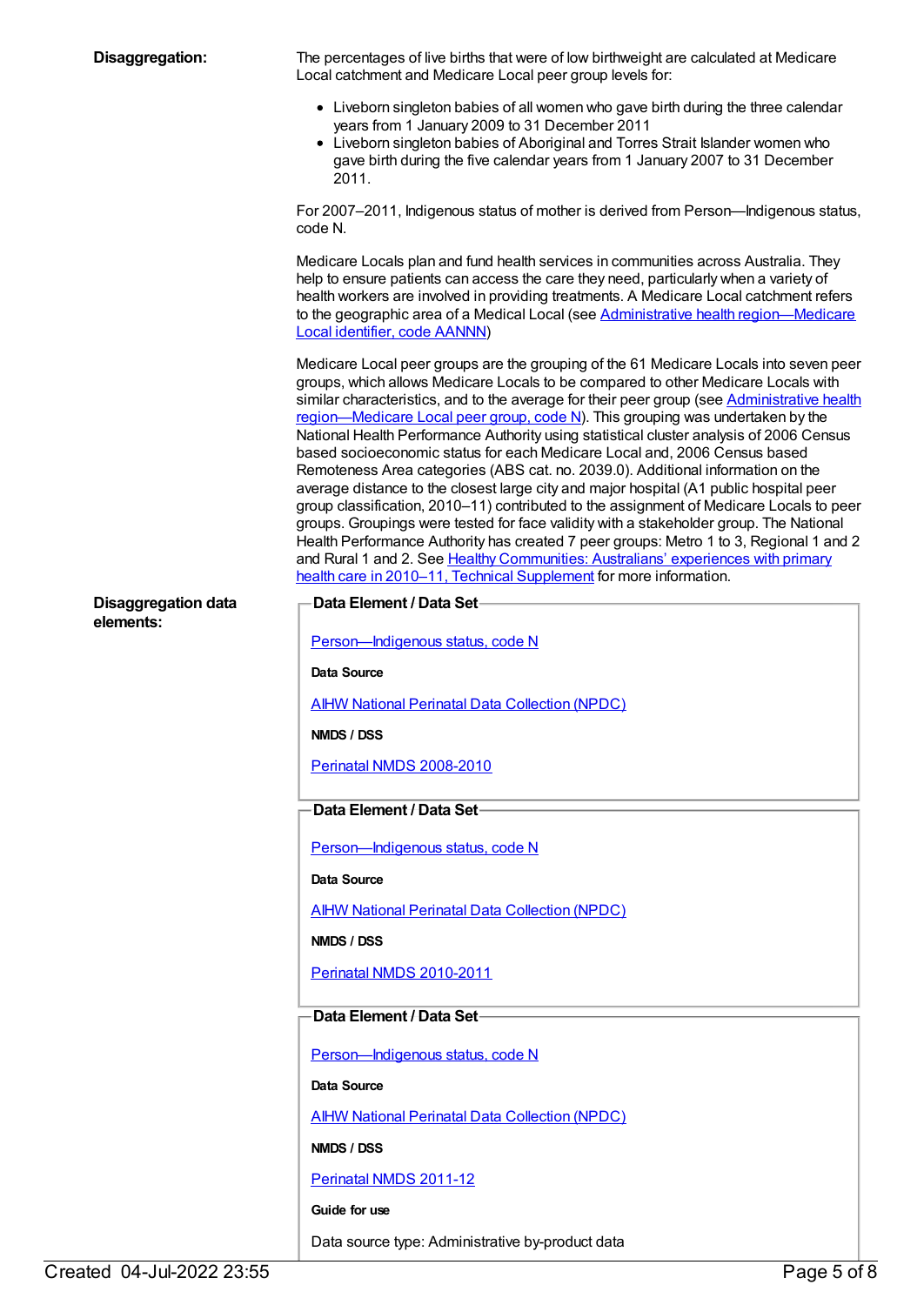Indigenous status of babies is based on the Indigenous status of the mother.

#### **Data Element / Data Set**

[Person—area](https://meteor.aihw.gov.au/content/362291) of usual residence, geographical location code (ASGC 2007) **NNNNN** 

#### **Data Source**

AIHW National Perinatal Data [Collection](https://meteor.aihw.gov.au/content/392479) (NPDC)

**NMDS / DSS**

Perinatal NMDS [2008-2010](https://meteor.aihw.gov.au/content/362313)

**Guide for use**

Data source type: Administrative by-product data

Used for disaggregation of 2007, 2008 and 2009 data by Medicare Local catchment.

# **Data Element / Data Set**

[Person—area](https://meteor.aihw.gov.au/content/386783) of usual residence, geographical location code (ASGC 2009) **NNNNN** 

**Data Source**

AIHW National Perinatal Data [Collection](https://meteor.aihw.gov.au/content/392479) (NPDC)

**NMDS / DSS**

Perinatal NMDS [2010-2011](https://meteor.aihw.gov.au/content/363256)

**Guide for use**

Data source type: Administrative by-product data

Used for disaggregation of 2010 data by Medicare Local catchment.

#### **Data Element / Data Set**

[Person—area](https://meteor.aihw.gov.au/content/426285) of usual residence, geographical location code (ASGC 2010) **NNNNN** 

**Data Source**

**AIHW National Perinatal Data [Collection](https://meteor.aihw.gov.au/content/392479) (NPDC)** 

**NMDS / DSS**

[Perinatal](https://meteor.aihw.gov.au/content/426735) NMDS 2011-12

#### **Guide for use**

Data source type: Administrative by-product data

Used for disaggregation of 2011 data by Medicare Local catchment.

# **Data Element / Data Set**

Administrative health [region—Medicare](https://meteor.aihw.gov.au/content/513288) Local identifier, code AANNN

**Guide for use**

Aggregated data on the percentage of live births that were of low birthweight are reported by Medicare Local catchment for:

Liveborn singleton babies of all women who gave birth during the three calendar years from 1 January 2009 to 31 December 2011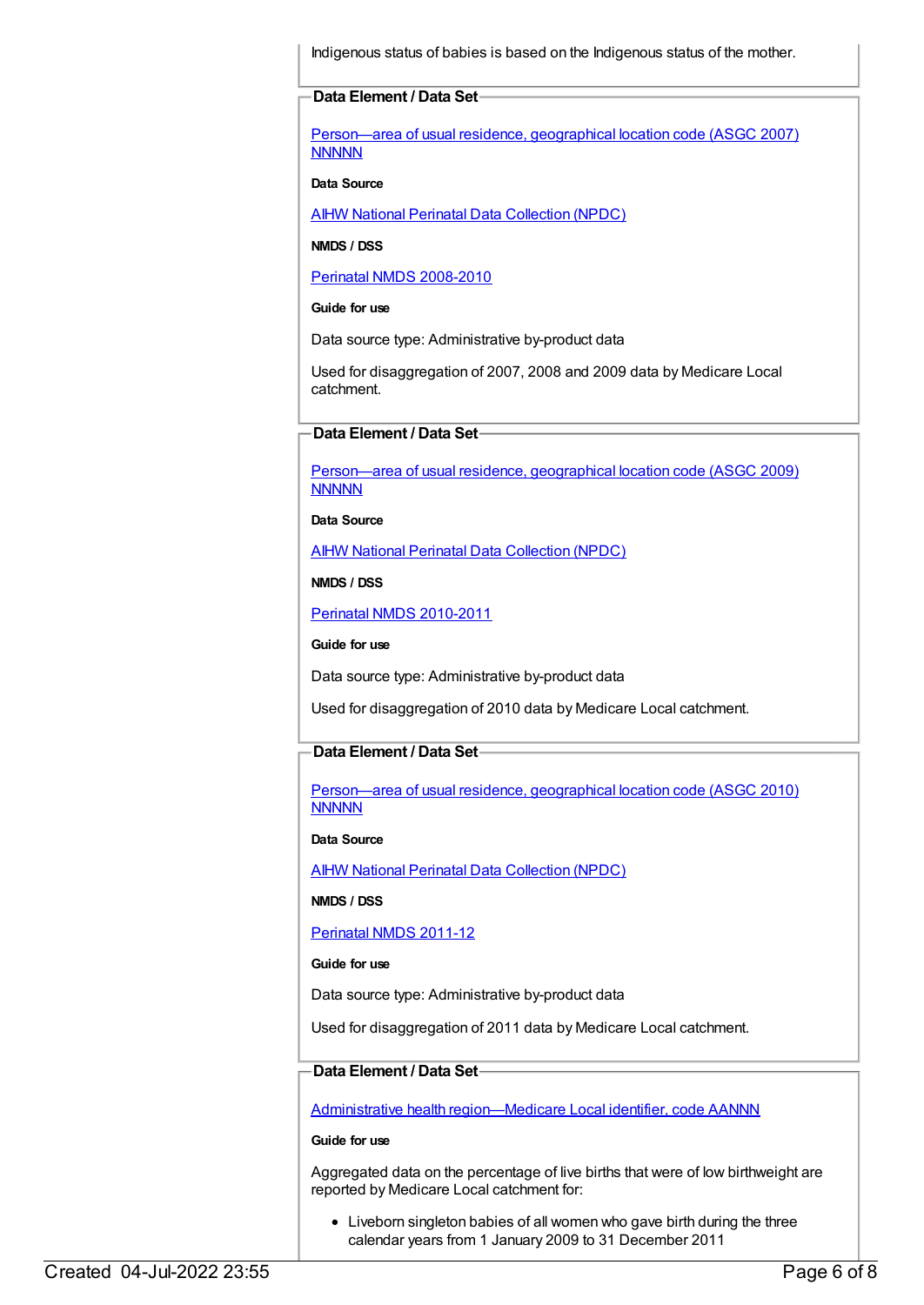• Liveborn singleton babies of Aboriginal and Torres Strait Islander women who gave birth during the five calendar years from 1 January 2007 to 31 December 2011. **Data Element / Data Set** Administrative health [region—Medicare](https://meteor.aihw.gov.au/content/550733) Local peer group, code N **Guide for use** Aggregated data on the percentage of live births that were of low birthweight are reported by Medicare Local peer group for: Liveborn singleton babies of all women who gave birth during the three calendar years from 1 January 2009 to 31 December 2011 Liveborn singleton babies of Aboriginal and Torres Strait Islander women who gave birth during the five calendar years from 1 January 2007 to 31

**Comments:** The most recent data currently available from the AIHW National Perinatal Data Collection are for the 2011 calendar year.

December 2011.

Information is included in the AIHW National Perinatal Data Collection for all live births and stillbirths of at least 400 grams birthweight or at least 20 weeks gestation in Australia, including births in hospitals, in birth centres and in the community. Indigenous status of babies is currently only available based on the Indigenous status of the mother.

# **Representational attributes**

| <b>Representation class:</b> | Percentage |
|------------------------------|------------|
| Data type:                   | Real       |
| Unit of measure:             | Person     |
| Format:                      | N[NN].N    |

# **Indicator conceptual framework**

**Framework and dimensions:**

#### [PAF-Effectiveness](https://meteor.aihw.gov.au/content/554925)

- [PAF-Appropriateness](https://meteor.aihw.gov.au/content/554929)
	- [PAF-Effectiveness](https://meteor.aihw.gov.au/content/554928) of access
	- [PAF-Quality](https://meteor.aihw.gov.au/content/554930)
		- o [PAF-Capability](https://meteor.aihw.gov.au/content/554934)
		- [PAF-Continuity](https://meteor.aihw.gov.au/content/554935)
		- [PAF-Responsiveness](https://meteor.aihw.gov.au/content/554933)
		- [PAF-Safety](https://meteor.aihw.gov.au/content/554932)
	- [PAF-Sustainability](https://meteor.aihw.gov.au/content/554931)

# **Data source attributes**

**Data sources: Data Source**

AIHW National Perinatal Data [Collection](https://meteor.aihw.gov.au/content/392479) (NPDC)

**Frequency**

Calendar years ending 31 December each year

**Data custodian**

Australian Institute of Health and Welfare